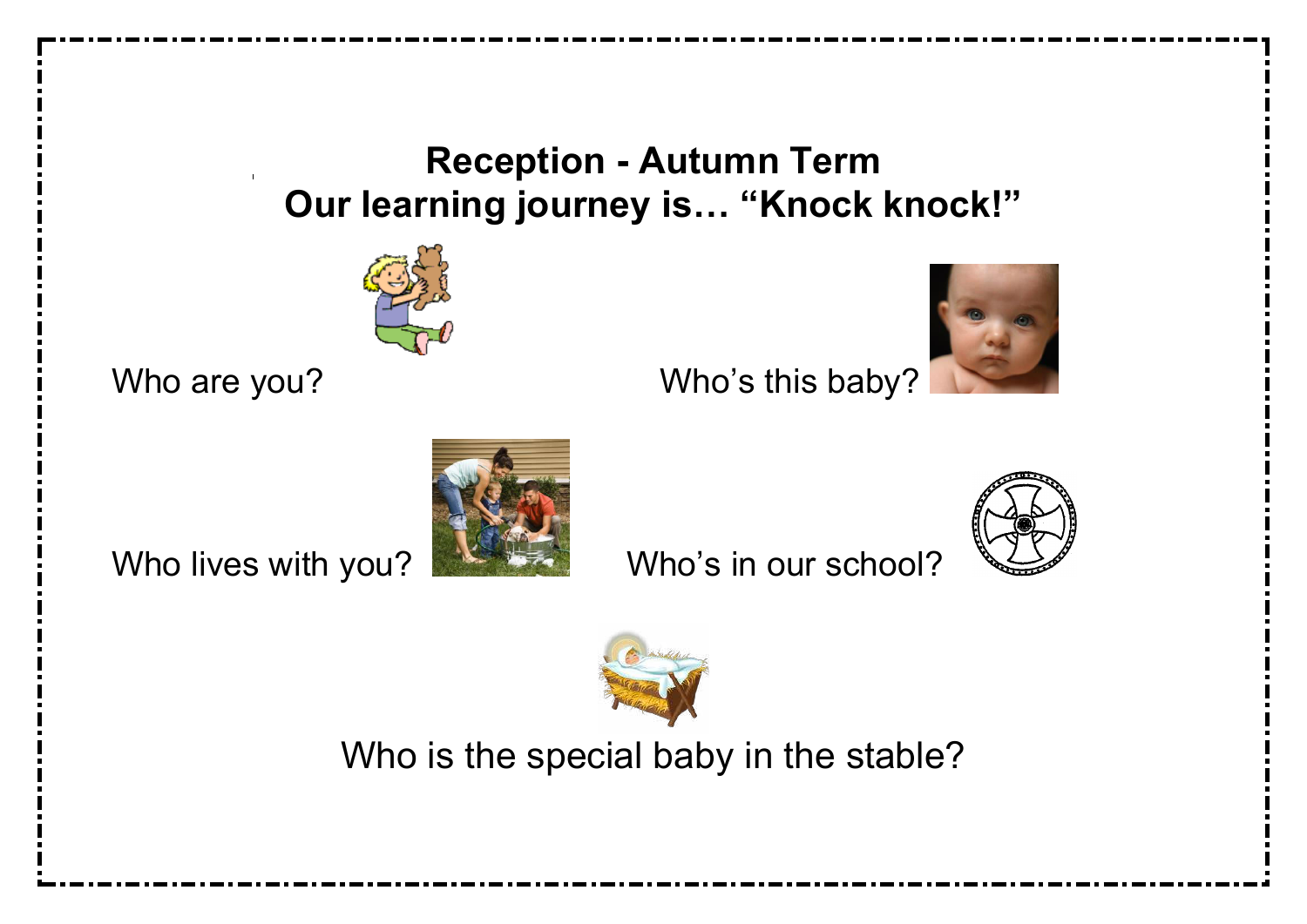### **Communication and Language**

 familiar environment for children to recreate roles Our role play area is a home corner – this is a and experiences and eases the transition from home to school.

The children will develop speaking and listening skills by using talk to organise, sequence and clarify thinking, ideas, feelings and events.



The children's work will link to our topic Knock! Knock! As a whole class we will read fictional stories, poems and rhymes about babies, families and people around us. We will also study biblical stories on the Nativity. Through non-fiction we will explore the parts of the body and the 5 senses.

We will also begin to develop the children's knowledge and understanding of letter sounds and letter names and we will also begin to develop the children's early reading skills and strategies.

In Reception, the children will have the opportunity to use their developing phonic knowledge to sound out and write simple labels and use writing as a means of recording and communication.

### **Expressive Arts and Design**

The children will be looking at portraits and the work of different artists. They will begin to develop their observational skills to identify similarities and differences in the portraits. The children will closely observe and draw individual facial features and draw and paint a self portrait.

They will be encouraged to explore colour, shape and texture. They will also develop their imagination in art, music, design, dance and role play.

### **Physical Development**

We support your child's healthy development and encourage children to recognise the importance of keeping healthy.

We help children to develop an awareness of space around themselves and others and will provide children opportunities to move with control and coordination.

We actively encourage the development of practical skills needed to dress/undress, eat skilfully and have personal independence in the bathroom.

## Knock! Knock!

Who are you? Who's this baby? Who lives with you? Who's in our school? Who is the special baby in the stable? Reception –Autumn Term

### **Personal, Social and Emotional Development**

[Education for personal relationships] Entry to 'big school' is a big transition in your child's life.

During this topic we help children to feel safe and secure and prepare them for new experiences. We actively encourage the children to interact and make good relationships with other children and adults. We look closely at their special qualities and raise self awareness and self esteem. We also help children to develop respect for others and for him/ herself.



In number work the children will be learning to recite number names to 10 and then to 20 and beyond using number rhymes, songs and stories. They will also learn how to count forwards and backwards from a given number.

The children will be given opportunities to sort familiar objects to identify their similarities and differences. We will count how many children share a particular feature, presenting results on a class pictogram.

#### **Understanding of the World**  Í

We will develop exploration and investigation skills learning about how we have changed and developed since we were babies.

They will begin to develop their sense of time. They will be finding out about past and present events in their own lives

The children will begin to develop their understanding of communities and will have opportunities to know about their own cultures and beliefs and those of other people



**R.E:** The children will know that prayers are addressed to God; they will learn and join in with school prayers. They will learn about the celebration of Baptism, Advent traditions and name the visitors who came to see Jesus that first Christmas.